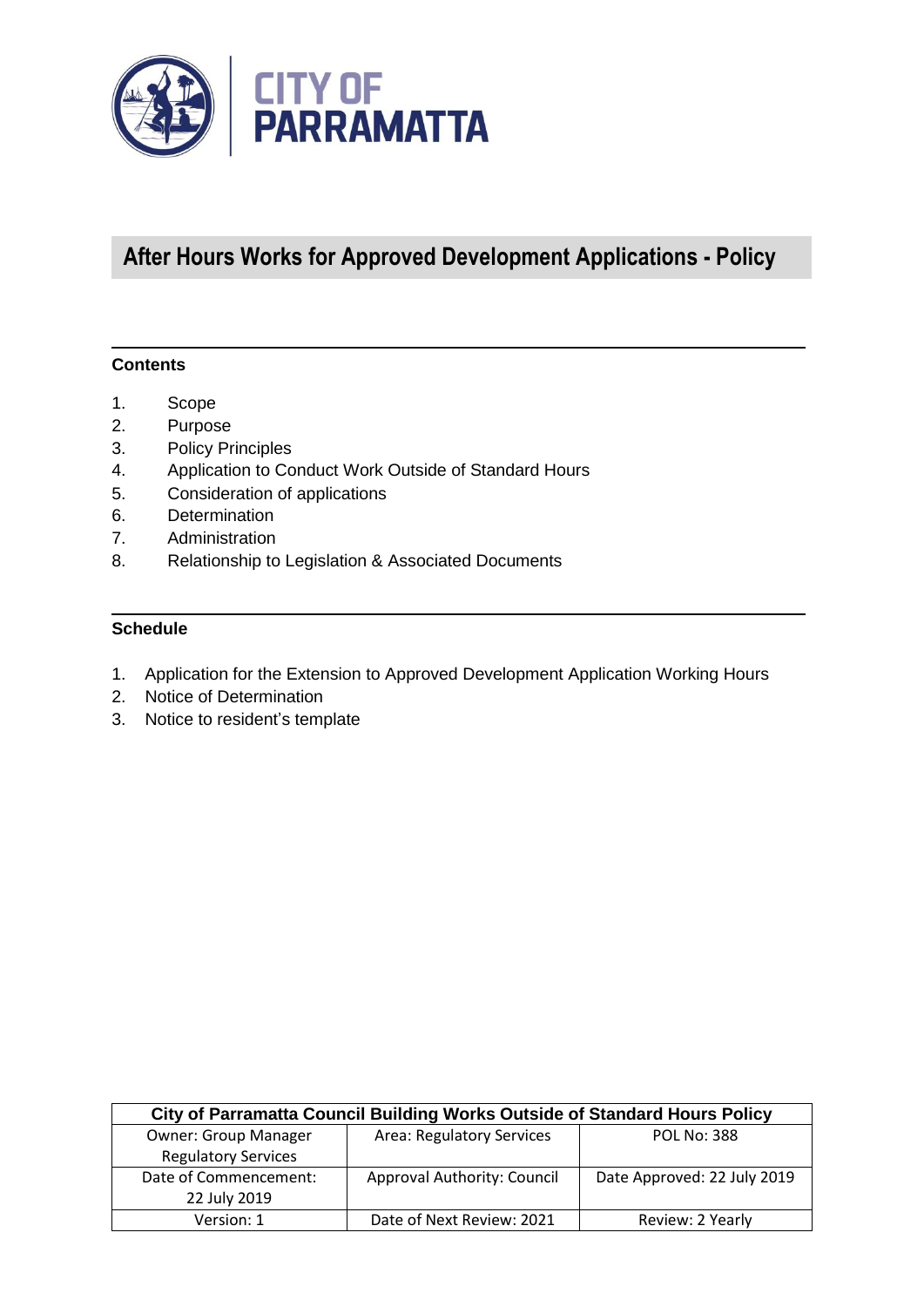

# 1. **SCOPE**

- 1.1 The City of Parramatta Council (CoPC) Out of Hours Works for Approved Development Consents Policy applies to all premise which are affected by a development application within the City of Parramatta Local Government Area and the City of Parramatta.
- 1.2 This policy will affect all works conducted outside of approved hours of operation outlined in each subject development application.
- 1.3 This policy must be adhered to by all employees as well as all consultants and contractors engaged within any business units of the City of Parramatta Council.
- 1.4 This policy does not confer any delegated authority upon any person. All delegations to staff are issued by the General Manager.

## 2. **PURPOSE**

2.1 This policy establishes the manner in which an application for approval to work outside of standard hours should be considered and the actions to be taken once a determination has been made.

## 3. **POLICY PRINCIPLES**

- 3.1 Works undertaken outside of the hours established through a subject development consent can have a number of residual effects which have the potential to impact on the amenity of the surrounding environment; as such it is essential that when determining an application of this nature the needs of all affected stakeholders are duly considered.
- 3.2 The consideration and determination of applications to work outside of hours established by a subject development consent should be made in a consistent and measured manner.

| City of Parramatta Council Building Works Outside of Standard Hours Policy |                                    |                             |  |
|----------------------------------------------------------------------------|------------------------------------|-----------------------------|--|
| <b>Owner: Group Manager</b>                                                | <b>Area: Regulatory Services</b>   | <b>POL No: 388</b>          |  |
| <b>Regulatory Services</b>                                                 |                                    |                             |  |
| Date of Commencement:                                                      | <b>Approval Authority: Council</b> | Date Approved: 22 July 2019 |  |
| 22 July 2019                                                               |                                    |                             |  |
| Version: 1                                                                 | Date of Next Review: 2021          | Review: 2 Yearly            |  |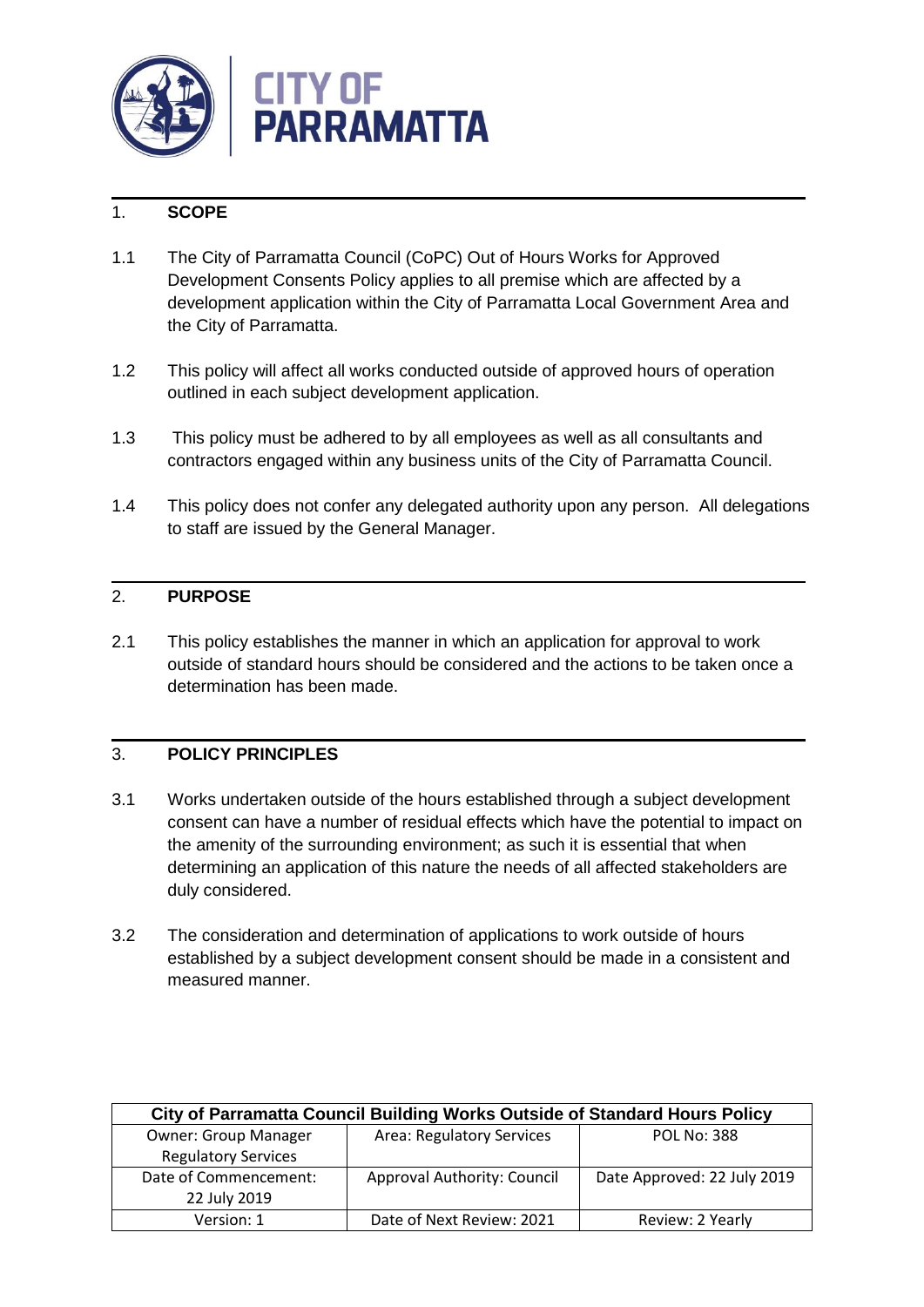

# 4. **APPLICATION TO CONDUCT WORK OUTSIDE OF STANDARD HOURS**

- 4.1 All premises in the City of Parramatta Local Government Area which are subject to a development application are required to make an application to CoPC in the event that works may be required to be undertaken outside of the hours of operation specified in an applicable development application.
- 4.2 All applications are to be made to the City of Parramatta Regulatory Support Unit through the submission of form; Application Form for the Extension to Approved Development Applications Working Hours (Schedule 1).
- 4.3 All applications are to be submitted 5 business days prior to the proposed commencement date of any works.
- 4.4 All applications received less than 5 business days prior to the proposed commencement date automatically refused but will be subject to the application fee as outlined in CoPC Schedule of Fees & Charges.
- 4.5 All applications should outline the nature of works to be conducted and reasoning as to why the specified works cannot be undertaken during standard approved hours, applications should include any supporting documentation.
- 4.7 An application must be submitted for instances of working out of approved hours when there are extenuating and/or unforeseen circumstances outside of the applicants control that causes the site to work out of approved hours where the works cannot be conducted on the following working day. The application must be submitted on the same day or the next working day (of the incident) in order to be considered. The application must be supported by relevant documentation which is to be submitted no later than four (4) business days after the application is lodged. A failure to do so may result in a penalty notice being issued. The application fee is applicable and is non refundable.

## 5. **CONSIDERATION OF APPLICATION**

5.1 All applications for request to carry out building works outside standard hours are to be forwarded to Team Leader Certification for review with attached supporting documentation and afterhours application review form (Schedule 1).

| City of Parramatta Council Building Works Outside of Standard Hours Policy |                             |                             |  |
|----------------------------------------------------------------------------|-----------------------------|-----------------------------|--|
| <b>Owner: Group Manager</b>                                                | Area: Regulatory Services   | <b>POL No: 388</b>          |  |
| <b>Regulatory Services</b>                                                 |                             |                             |  |
| Date of Commencement:                                                      | Approval Authority: Council | Date Approved: 22 July 2019 |  |
| 22 July 2019                                                               |                             |                             |  |
| Version: 1                                                                 | Date of Next Review: 2021   | Review: 2 Yearly            |  |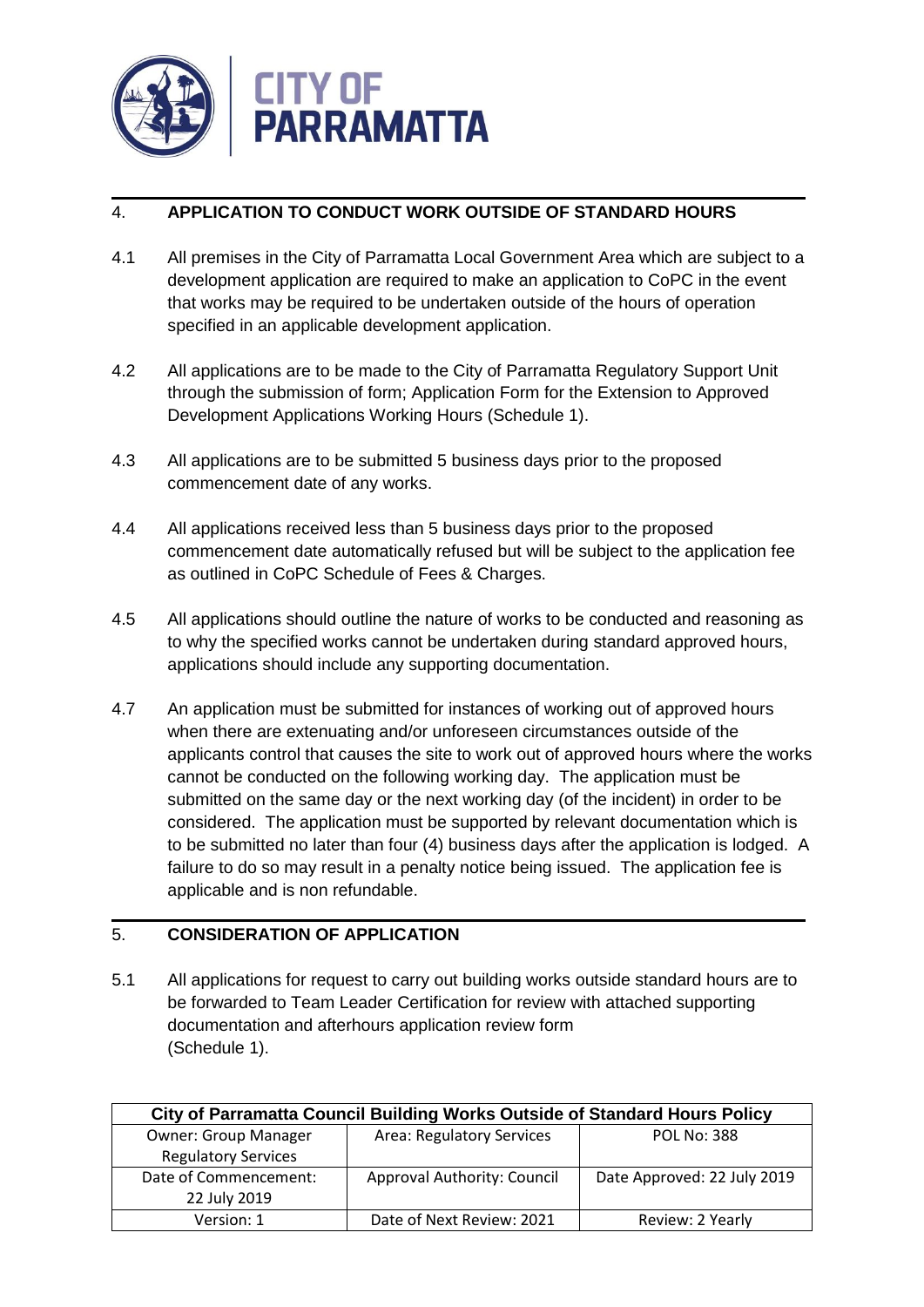

- 5.2 Review of each application is to be conducted by two Council officers comprising one Team Leader and one Building Surveyor from Councils Regulatory Service Unit.
- 5.3 On reviewing each application consideration should be given to;
	- 5.3.1 Nature of work to be conducted
	- 5.3.2 Reason for AH completion
	- 5.3.3 Residual effect of work (Noise, Traffic, Parking)
	- 5.3.4 Demographic of area (Residential, Industrial)
	- 5.3.5 Compliance history of subject premise
	- 5.3.6 Current hours of operation
	- 5.3.7 Mitigating or extenuating circumstance
	- 5.3.8 Impact of works not being completed
- 5.4 Consideration of application is not limited to those factors 5.3.1 through 5.3.7 and reviewing officers should ensure that the merit of each application is considered on individual circumstance.

#### 6. **DETERMINATION**

- 6.1 Upon completion of the assessment of the application, Council will provide the applicant with a Notice of Determination (Schedule 2).
- 6.2 The Notice of Determination is to include the subject property, reason for approval or refusal, approved scope of works and date/times for the work to be commenced/completed.
- 6.3 Any approval granted as a part of this application process applies only to hours of work and does not constitute an approval for any other purpose including road occupancy/road opening.

# 7. **ADMINISTRATION**

7.1 The conduct of administration for all applications is delivered by the Regulatory Services Support Team this role will include first point of contact processing and the production and delivery of notification to residents as per the notice to residents template (Schedule 3).

| City of Parramatta Council Building Works Outside of Standard Hours Policy |                                    |                             |  |
|----------------------------------------------------------------------------|------------------------------------|-----------------------------|--|
| <b>Owner: Group Manager</b>                                                | Area: Regulatory Services          | <b>POL No: 388</b>          |  |
| <b>Regulatory Services</b>                                                 |                                    |                             |  |
| Date of Commencement:                                                      | <b>Approval Authority: Council</b> | Date Approved: 22 July 2019 |  |
| 22 July 2019                                                               |                                    |                             |  |
| Version: 1                                                                 | Date of Next Review: 2021          | Review: 2 Yearly            |  |